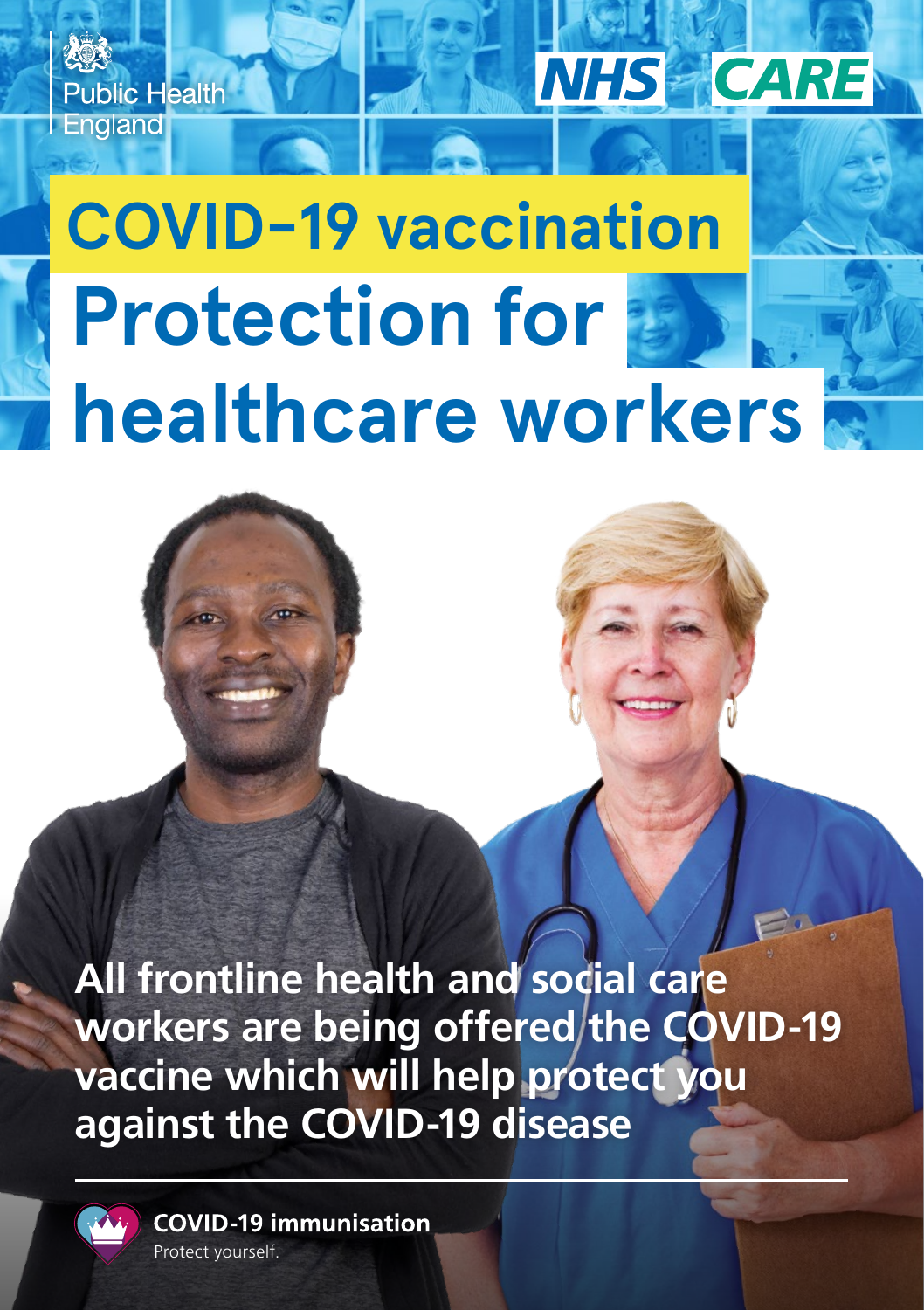# Contents

Why it's important to get your COVID-19 vaccination

Will the vaccine protect me?

Will the vaccine protect those I care for?

Will the vaccine have side effects?

Who cannot have the vaccine?

Pregnant or think you may be?

Can I go back to work after having my vaccine?

Can I catch COVID-19 from the vaccine?

What do I do next?

What should I do if I am not well when it is my next appointment?

After I have had the vaccine will I still need to follow all the infection control advice?

I have had my flu vaccine, do I need the COVID-19 vaccine as well?

Getting your COVID-19 vaccination as soon as you can should protect you, and may help to protect your family and those you care for.

The COVID-19 vaccine should help reduce the rates of serious illness and save lives, and will therefore reduce pressure on the NHS and social care services.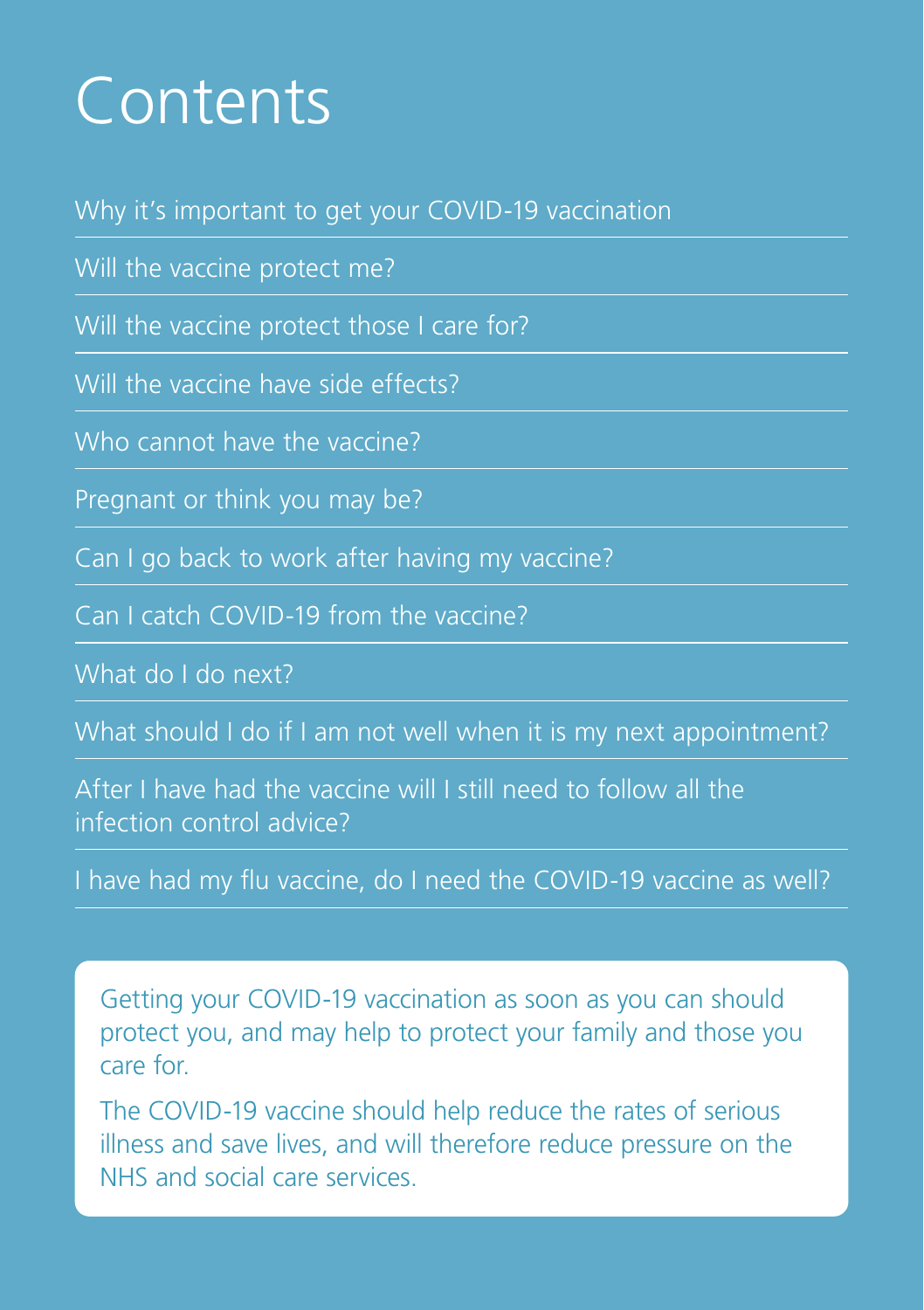## **Why it's important to get your COVID-19 vaccination**

If you're a frontline healthcare worker in the NHS, you are more likely to be exposed to COVID-19 at work. Healthcare workers and those working in social care (particularly in care homes) are at much higher risk of repeated exposure to the infection.

Catching COVID-19 can be serious and may lead to long term complications. These are more common in older staff or those with underlying clinical risk factors.

You can have COVID-19 without any symptoms and pass it on to family, friends and patients, many of whom may be at increased risk from coronavirus.

Being healthy doesn't reduce your risk of catching COVID-19 or passing it on.

With high rates of COVID-19, it's more important than ever to help stop the spread of coronavirus, to avoid pressure on the NHS and to keep the health and social care workforce healthy.

## **Will the vaccine protect me?**

The COVID-19 vaccination will reduce the chance of you suffering from COVID-19 disease. Like all medicines, no vaccine is completely effective and it takes a few weeks for your body to build up protection from the vaccine. Some people may still get COVID-19 despite having a vaccination, but this should lessen the severity of any infection.

The vaccine has been shown to be effective and no safety concerns were seen in studies of more than 20,000 people.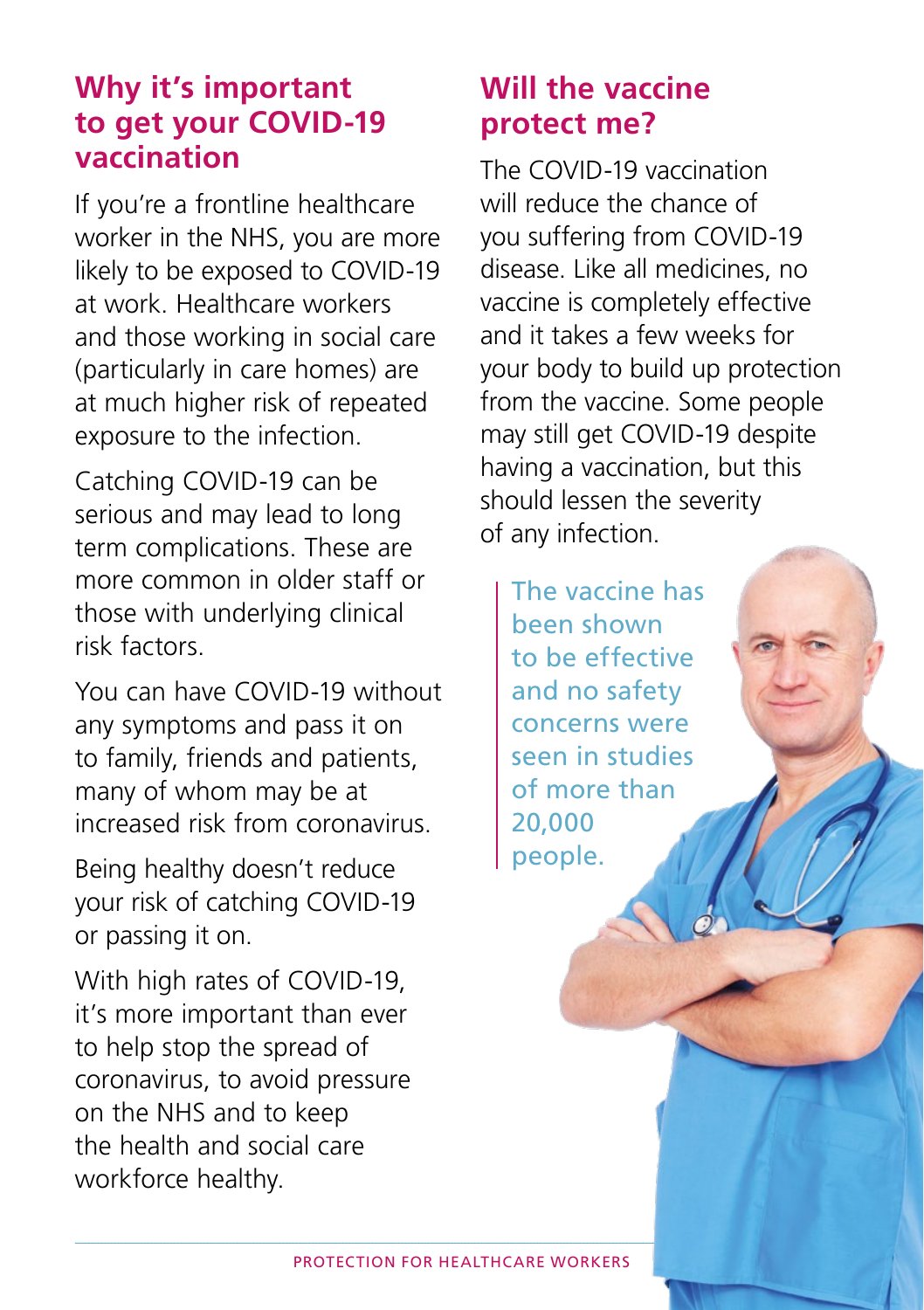# **Will the vaccine protect those I care for?**

The evidence on whether COVID-19 vaccination reduces the chance of you passing on the virus is less clear. Most vaccines reduce the overall risk of infection, but some vaccinated people may get mild or asymptomatic infection and therefore be able to pass the virus on. It is highly likely that any infection in a vaccinated person will be less severe and that viral shedding will be shortened. We therefore expect that vaccinated health and care staff will be less likely to pass infection to their friends and family and to the vulnerable people that they care for.

#### **Will the vaccine have side effects?**

Like all medicines, vaccines can cause side effects. Most of these are mild and short-term, and not everyone gets them. Even if you do have symptoms after the first dose, you still need to have the second dose. Although you may get some protection from the first dose, having the second dose will give you the best protection against the virus.

#### **Very common side effects include:**

- having a painful, heavy feeling and tenderness in the arm where you had your injection. This tends to be worst around 1-2 days after the vaccine
- feeling tired
- headache
- general aches, or mild flu like symptoms

Although feeling feverish is not uncommon for two to three days, a high temperature is unusual and may indicate you have COVID-19 or another infection (see advice on page 6).

You can take the normal dose of paracetamol (follow the advice in the packaging) and rest to help you feel better. Do not exceed the normal dose.

These symptoms normally last less than a week. If your symptoms seem to get worse or if you are concerned, call NHS 111. If you do seek advice from a doctor or nurse, make sure you tell them about your vaccination (show them the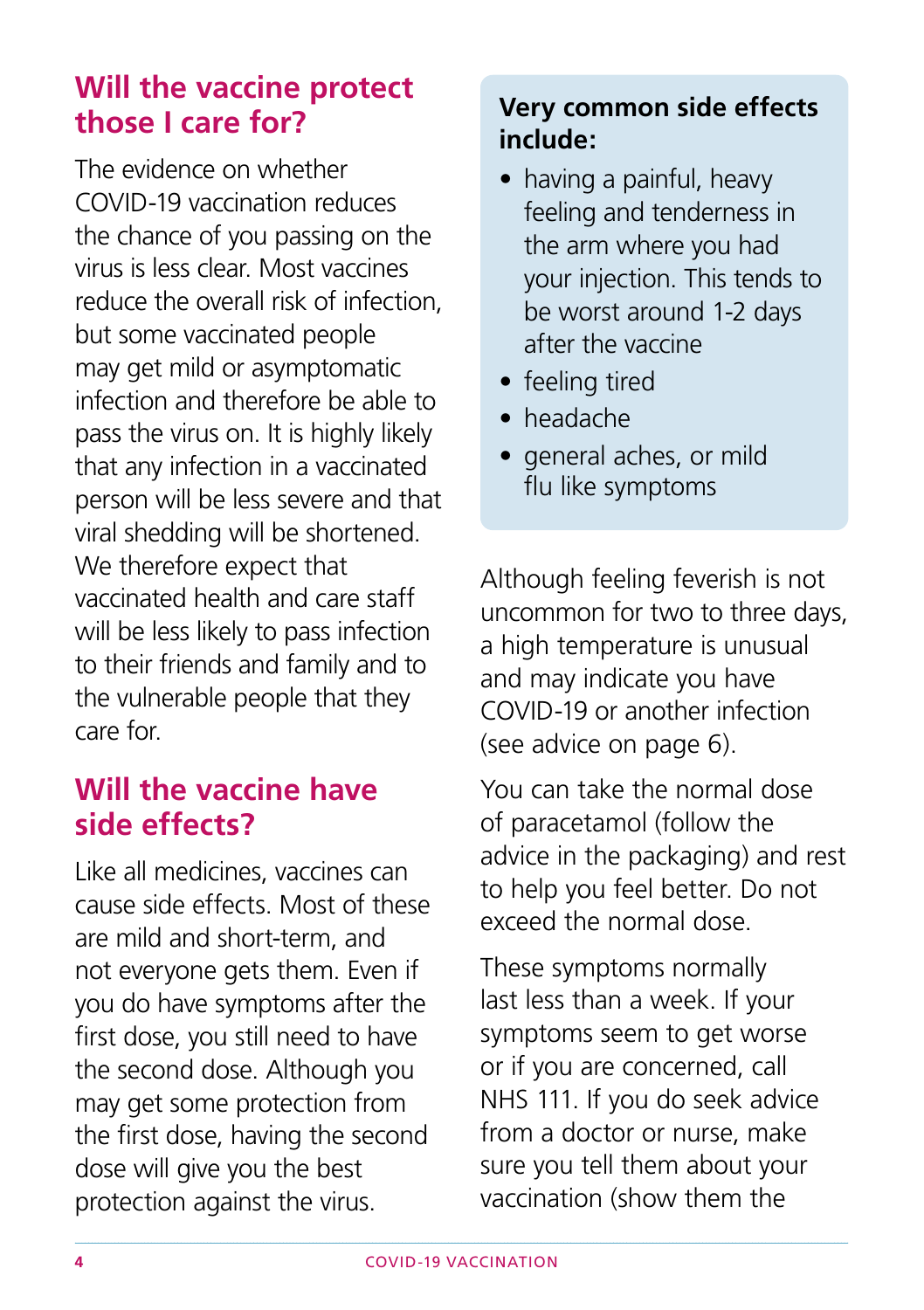vaccination card) so that they can assess you properly. You can report suspected side effects of vaccines and medicines through the Yellow Card scheme. You can do this online by searching Coronavirus Yellow Card or by downloading the Yellow Card app.

#### **Who cannot have the vaccine?**

The vaccines do not contain living organism, and so are safe for people with disorders of the immune system. These people may not respond so well to the vaccine. A very small number of people who are at risk of COVID-19 cannot have the vaccine – this includes people who have severe allergies.

## **Pregnant or think you may be?**

Like all new medicines the vaccines have not yet been tested in pregnant women. So, we advise that most low risk women should wait until their pregnancy is completed before they are vaccinated. Please speak to your employer about other ways to reduce your risk of COVID-19.

Most women who catch COVID-19 during pregnancy do not suffer a more serious outcome than non-pregnant women and will go on to deliver a healthy baby. As more safety data on the vaccine becomes available this advice may change. If you are pregnant, but believe you are at high risk, you may wish to discuss having the vaccine now with your doctor or nurse.

If you find out that you are pregnant after you have had the vaccine, don't worry. The vaccines do not contain organisms that multiply in the body, so they cannot cause COVID-19 infection in your unborn baby. As we have done for other vaccines, PHE is establishing a monitoring system to follow up women who are vaccinated in pregnancy. We hope this will provide early reassurance for women as time goes on.

Women of childbearing age, those who are pregnant or breastfeeding, please read the detailed information at [www.gov.uk/government/](https://www.gov.uk/government/publications/covid-19-vaccination-women-of-childbearing-age-currently-pregnant-planning-a-pregnancy-or-breastfeeding) [publications/covid-19-vaccination](https://www.gov.uk/government/publications/covid-19-vaccination-women-of-childbearing-age-currently-pregnant-planning-a-pregnancy-or-breastfeeding)[women-of-childbearing-age](https://www.gov.uk/government/publications/covid-19-vaccination-women-of-childbearing-age-currently-pregnant-planning-a-pregnancy-or-breastfeeding)[currently-pregnant-planning-a](https://www.gov.uk/government/publications/covid-19-vaccination-women-of-childbearing-age-currently-pregnant-planning-a-pregnancy-or-breastfeeding)[pregnancy-or-breastfeeding.](https://www.gov.uk/government/publications/covid-19-vaccination-women-of-childbearing-age-currently-pregnant-planning-a-pregnancy-or-breastfeeding)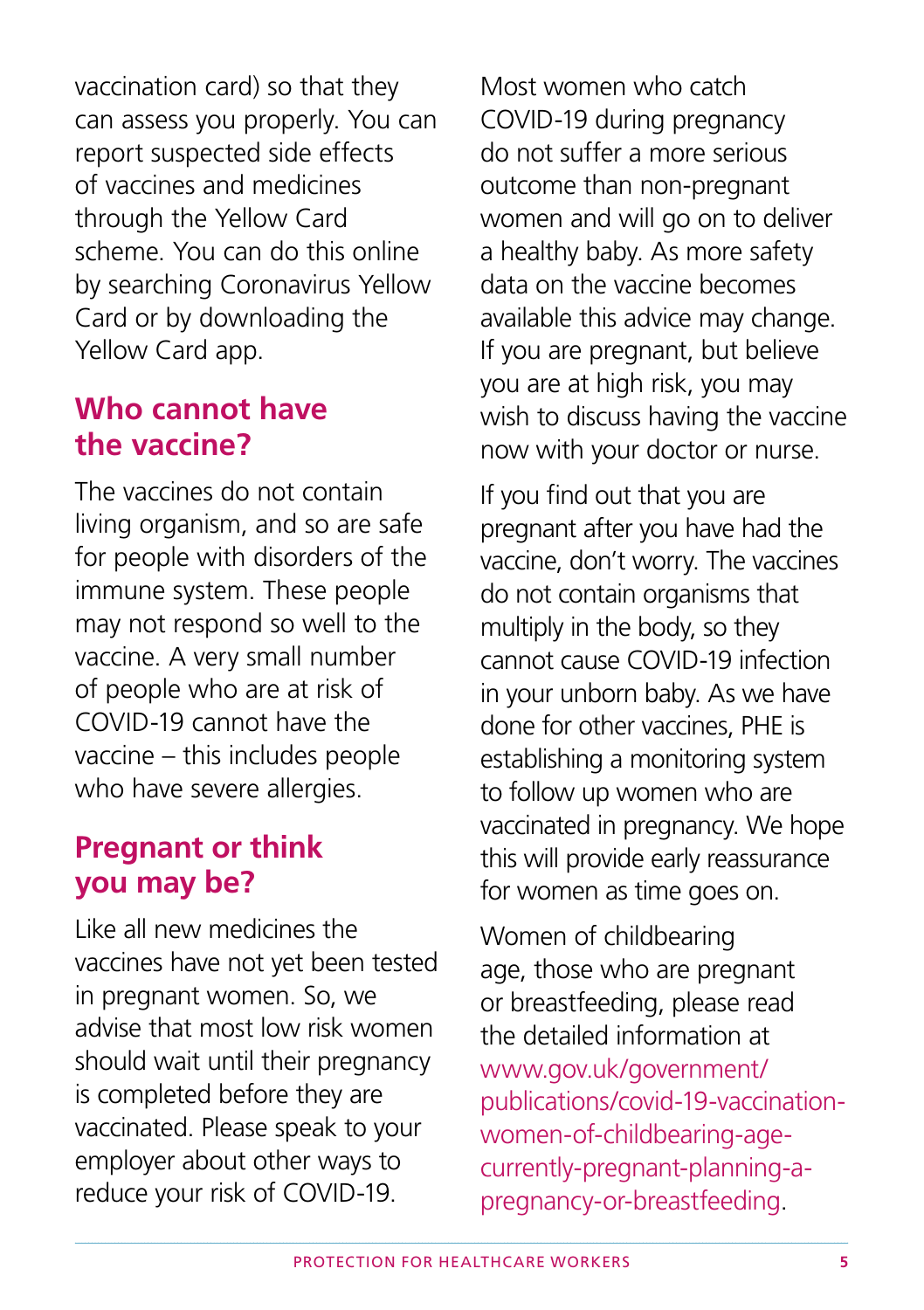# **Can I go back to work after having my vaccine?**

Yes, you should be able to work as long as you feel well. If your arm is particularly sore, you may find heavy lifting difficult. If you feel unwell or very tired you should rest and avoid operating machinery or driving.

# **Can I catch COVID-19 from the vaccine?**

You cannot catch COVID-19 from the vaccine but it is possible to have caught COVID-19 and not realise you have the symptoms until after your vaccination appointment. Please continue to have the regular screening tests that your employer arranges. If you have any of the symptoms of COVID-19, stay at home and arrange to have a test. If you need more information on symptoms visit [www.nhs.uk/conditions/](http://www.nhs.uk/conditions/coronavirus-covid-19/symptoms/) [coronavirus-COVID-19/](http://www.nhs.uk/conditions/coronavirus-covid-19/symptoms/) [symptoms/](http://www.nhs.uk/conditions/coronavirus-covid-19/symptoms/)

# **What do I do next?**

Plan to attend your second appointment. You should have

Keep your card safe and make sure you keep your next appointment to get your second dose.



a record card and your next appointment should be between 3 and 12 weeks later. It is important to have both doses of the same vaccine to give you the best protection.

## **What should I do if I am not well when it is my next appointment?**

If you are unwell, it is better to wait until recovered to have your vaccine, but you should try to have it as soon as possible. You should not attend a vaccine appointment if you are selfisolating, waiting for a COVID-19 test or unsure if you are fit and well.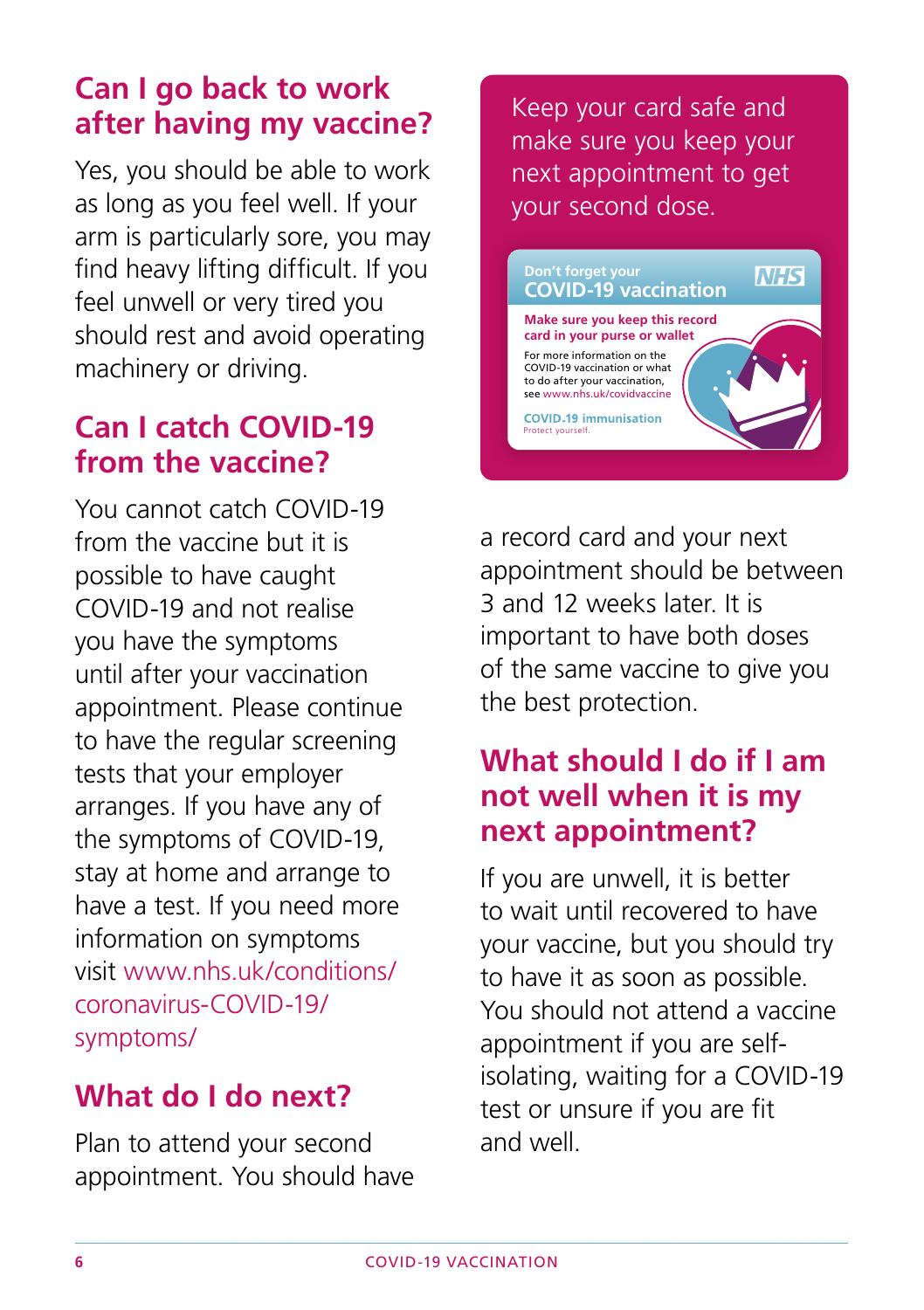## **After I have had the vaccine will I still need to follow all the infection control advice?**

The vaccine cannot give you COVID-19 infection, and two doses will reduce your chance of becoming seriously ill. No vaccine is completely effective and it will take a few weeks for your body to build up protection.

So, you will still need to follow the guidance in your workplace, including wearing the correct personal protection equipment and taking part in any screening programmes.

To continue to protect yourself, your patients, your family, friends and colleagues you should follow the general advice at work, at home and when you are out and about:

- practise social distancing
- wear a face mask
- wash your hands carefully and frequently
- follow the current guidance [www.gov.uk/coronavirus](http://www.gov.uk/coronavirus)

**Please read the product information leaflet for more details on your vaccine, including possible side effects, by searching Coronavirus Yellow Card.**

**You can also report suspected side effects on the same website or by downloading the Yellow Card app.**



**[coronavirus-yellowcard.mhra.gov.uk](https://coronavirus-yellowcard.mhra.gov.uk/)**